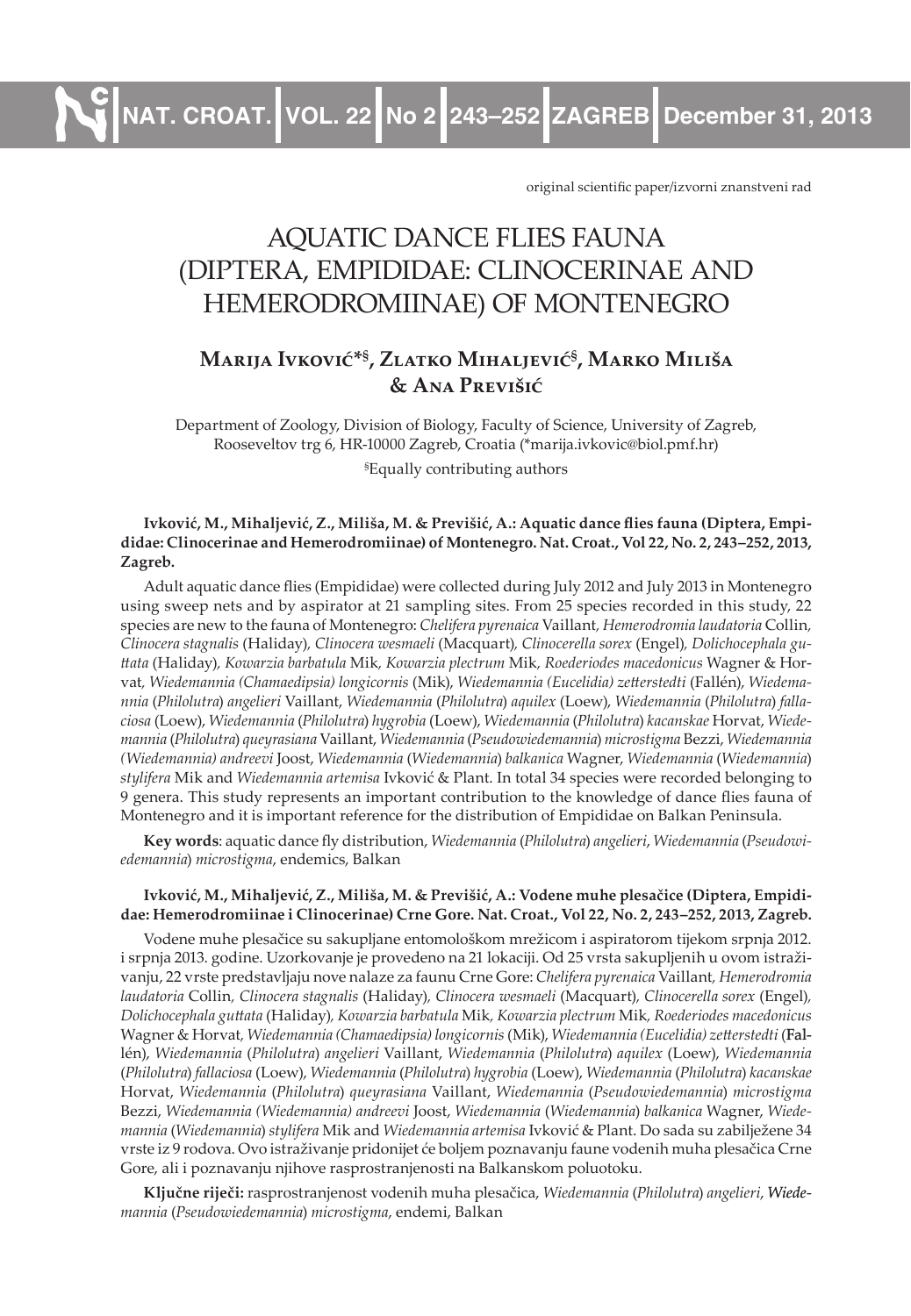#### INTRODUCTION

In the past the aquatic dance flies (Empididae: Clinocerinae & Hemerodromiinae) fauna of Montenegro was studied fragmentarily by only a few authors (Becker, 1889; Horvat, 1990; Wagner & Horvat, 1993; Wagner, 1995). Until now Horvat (1990) recorded seven Hemerodromiinae species and Wagner (1995) recorded additional two and one Clinocerinae species. Becker (1889) described Clinocerinae species *Phaeobalia penicissa* Becker and Wagner & Horvat (1993) described *Roederiodes montenegrinus* Wagner & Horvat from Montenegro. On the basis of two collecting trips to Montenegro in July 2012 and July 2013 a more detail overview of the Montenegro aquatic Empididae fauna is presented in this paper. The material was collected by all the authors of this paper. Older data from the literature are also included in the text (as references). The aim of this study is to gain a first insight into the faunistic composition of the dance fly fauna of Montenegro.

#### MATERIAL AND METHODS

This paper is based on a review of literature data and on unpublished data from our own research of the aquatic Empididae in Montenegro collected from 21 sites. Each literature record was georeferenced as possible using ArcGIS software. The name of taxa, present in this preliminary checklist reflects current nomenclature and classifications (Sinclair, 1995; Yang *et al*., 2007). Locality records are listed for each species. A list of locality names including latitude, longitude, altitude and number codes (site ID) for the localities are present in Table 1 and the map with all the sites is also provided (Fig. 1). Specimens were collected using sweep nets and by aspirator. All the collected aquatic dance flies were preserved in 80% ethanol. Male genitalia were removed and boiled in 10% KOH and afterwards they were neutralized with acetic acid mixed with clove oil and finally placed in a small dish with glycerine for examination with a Zeiss Semi 2000-C microscope. Taxonomic diversity is considered at the level of subfamily, genus and species.

#### RESULTS AND DISCUSSION

#### **Aquatic dance flies of Montenegro (Empididae: Clinocerinae & Hemerodromiinae) – Faunistics**

The following format is used for the distributional data; Literature references: name of the site and in the brackets citation of the reference and site ID; New records: name of the site and in the brackets site ID, following the sampling date and the number of sampled specimens. All the sites and their numbers are listed in Table 1.

#### **Subfamily Hemerodromiinae**

#### *Chelifera aperticauda* **Collin, 1927**

**Literature references:** River Somina, Somina, Šavnik (Horvat, 1990) (7); River Tara, Jabuka, Kolašin (Horvat, 1990) (24).

#### *Chelifera concinnicauda* **Collin, 1927**

**Literature references:** Crkvine, Kolašin (Horvat, 1990) (22); River Tara, Skrbuša, Kolašin (Horvat, 1990) (23); River Tara, Jabuka, Kolašin (Horvat, 1990) (24); Kraljske Bare, Kolašin (Horvat, 1990) (25).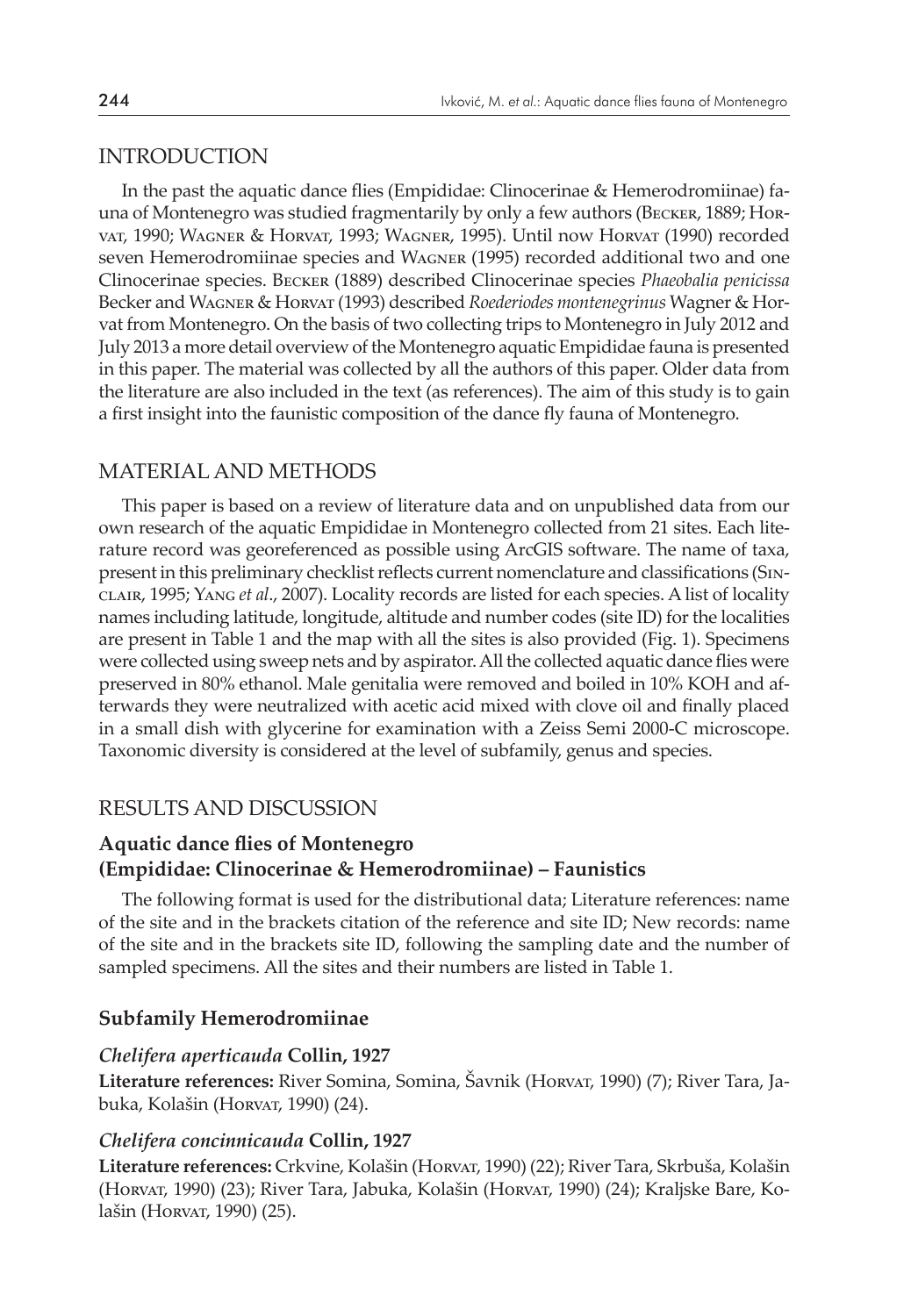# **Tab. 1.** The list of sampling sites in Montenegro.

| Site<br>ID                              | Site name                                             | Longitude          | Latitude                                               | Altitude<br>$\left(\overline{\mathbf{H}}\right)$ |
|-----------------------------------------|-------------------------------------------------------|--------------------|--------------------------------------------------------|--------------------------------------------------|
| $1*$                                    | Njeguš                                                | $E 18^{\circ} 48'$ | $N$ 42° 26′                                            | 900                                              |
| $2*$                                    | Žabljak, Durmitor Mountain                            | E 19° 07'          | N 43° 09'                                              | 1440                                             |
| $3*$                                    | Riblje jezero and Vražje jezero, Durmitor Mountain    | E 19° 09' 04"      | N 43° 05' 35"                                          | 1400                                             |
| 4                                       | Spring Bukovica, Durmitor Mountain                    | E 19° 06' 42"      | N 43° 03' 30"                                          | 1346                                             |
| 5                                       | Bukovica Stream, Durmitor Mountain                    | E 19° 09' 38"      | N 43° 01' 17"                                          | 1240                                             |
| 6                                       | Tušina Stream, Durmitor Mountain                      | E 19° 15' 30"      | N 42° 55' 27"                                          | 1095                                             |
| $7*$                                    | River Somina, Somina, Šavnik                          | E 19° 05'          | N 42° 59'                                              | 1200                                             |
| $8*$                                    | River Zukva, Šavnik                                   | E 19° 03'          | N 42° 57'                                              | 820                                              |
| 9                                       | Ljevak Stream, road to Đurđevića Tara                 | E 19° 26' 02"      | N 42° 59' 15"                                          | 845                                              |
| $10*$                                   | River Tara, Podbišče, Mojkovac                        | E 19° 34'          | $N$ 42 $\degree$ 56'                                   | 810                                              |
| 11                                      | Tributary to Biogradska rijeka                        | E 19° 35' 55"      | N 42° 54' 01"                                          | 1200                                             |
| $12*$                                   | Bjelasica Planina, spring below Lubnice               | E 19° 46'          | $\rm N$ 42° 51′                                        | 900                                              |
| $13*$                                   | River Mušovića rijeka, Kolašin                        | E 19° 34'          | $N$ 42 $\degree$ 50'                                   | 1100                                             |
| 14                                      | Svinjište Stream, near Kolašin                        | E 19° 34' 06"      | N 42° 50' 23"                                          | 1060                                             |
| 15                                      | Stream tributary to Stream Svinjište                  | E 19° 34' 35"      | N 42° 50' 13"                                          | 1100                                             |
| 16                                      | Spring Jeremija, Kolašin                              | E 19° 34' 07"      | N 42° 50' 10"                                          | 1070                                             |
| $17*$                                   | Spring Ropušica, Lipovo                               | E 19° 27'          | N 42° 52'                                              | 1300                                             |
| $18*$                                   | River Trebačka rijeka, Trepča, Berane                 | E 19° 50'          | N 42° 49'                                              | 750                                              |
| $19*$                                   | River Morača, Požnja, Mioska                          | E 19° 23'          | $N$ 42° 48′                                            | 360                                              |
| $20*$                                   | River Ibar, Rožaje                                    | E 20° 08'          | N 42° 49'                                              | 1050                                             |
| 21                                      | Spring Ibar                                           | E 20° 05' 25"      | N 42° 47' 50"                                          | 1270                                             |
| $22*$                                   | Crkvine, Kolašin                                      | E 19° 30'          | N 42° 48'                                              | 940                                              |
| $23*$                                   | River Tara, Skrbuša, Kolašin                          | E 19° 30'          | N 42° 47'                                              | 950                                              |
| $24*$                                   | River Tara, Jabuka, Kolašin                           | E 19° 31'          | $N$ 42° 44'                                            | 1030                                             |
| $25*$                                   | Kraljske Bare, Kolašin                                | E 19° 36'          | N 42° 44'                                              | 1070                                             |
| 26                                      | River Rajeva rijeka, near Andrijevica                 | E 19° 41' 51"      | $N$ 42° 45' 01"                                        | 1140                                             |
| 27                                      | Stream Aksov potok, road to Kolašin                   | E 19° 42' 20"      | N 42° 44' 42"                                          | 1150                                             |
| 28                                      | Stream Gnjili potok, Andrijevica                      | E 19° 42' 59"      | N 42° 44' 46"                                          | 1070                                             |
| $29*$                                   | River Zlorečica, Kruška, Andrijevica                  | E 19° 47'          | N 42° 43'                                              | 770                                              |
| $30*$                                   | River Zlorečica, Kuti, Andrijevica                    | E 19° 47'          | N 42° 39'                                              | 980                                              |
| 31                                      | River Šekularska rijeka, near Andrijevica             | E 19° 55' 16"      | N 42° 44' 17"                                          | 995                                              |
| $32*$                                   | Murino, Mokra Planina, Velika, Čakor Pass             | E 19° 58'          | $N$ 42° 40'                                            | 1400                                             |
| 33                                      | River Murinska rijeka                                 | E 19° 53' 01"      | N 42° 39' 09"                                          | 1000                                             |
| 34                                      | Stream Brodavac                                       | E 19° 44' 10"      | N 42° 41' 09"                                          | 960                                              |
| 35                                      | River Peručica                                        | E 19° 45' 23"      | N 42° 41' 40"                                          | 880                                              |
| 36                                      | Mouth of Stream Desna rijeka to River Mojanska rijeka | E 19° 43' 40"      | N 42° 41' 20"                                          | 925                                              |
| 37                                      | Alipaša's Springs                                     | E 19° 49' 33"      | N 42° 33' 00"                                          | 930                                              |
| 38                                      | River Dolja 2                                         | E 19° 47' 54"      | $\rm N$ $42^{\circ}$ $32^{\prime}$ $47^{\prime\prime}$ | 1004                                             |
| 39                                      | River Dolja 1                                         | E 19° 47' 16"      | N 42° 31' 21"                                          | 1140                                             |
| 40                                      | Spring Oko Skakavice                                  | E 19° 50' 05"      | N 42° 30' 42"                                          | 1034                                             |
| * Sites from the Literature references. |                                                       |                    |                                                        |                                                  |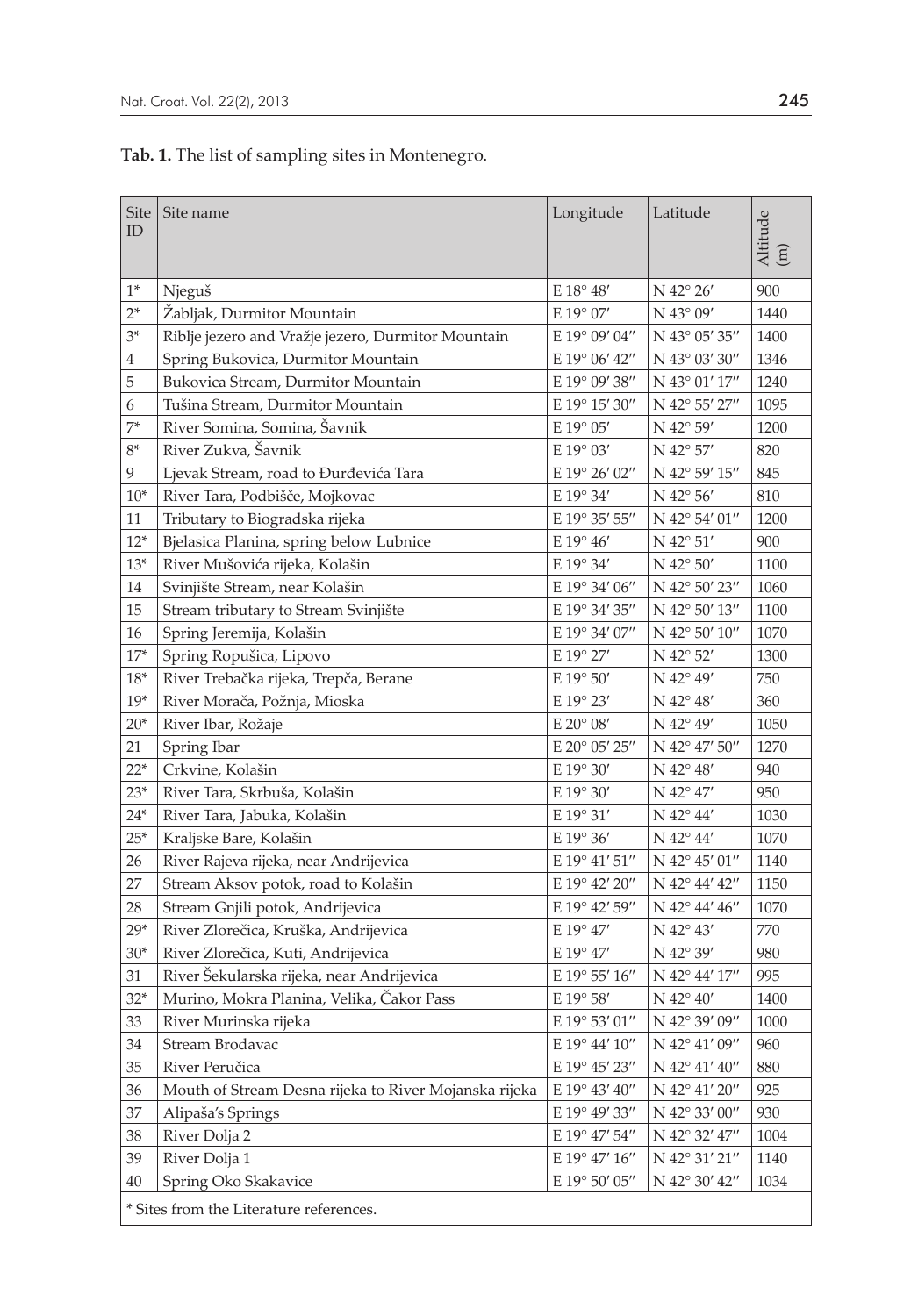

**Fig. 1.** Sampling sites of aquatic Empididae recorded from Montenegro.

# *Chelifera flavella* **(Zetterstedt, 1838)**

**Literature references:** Žabljak, Durmitor Mountain (Wagner, 1995) (2); Spring Ropušica, Lipovo (Wagner, 1995) (17).

# *Chelifera precabunda* **Collin, 1961**

**Literature references:** River Somina, Somina, Šavnik (Horvat, 1990) (7); River Morača, Požnja, Mioska (Horvar, 1990) (19); River Tara, Jabuka, Kolašin (Horvar, 1990) (24). **New records:** River Rajeva rijeka, near Andrijevica (26), 7.vii.2012, 1♂, 1♀; River Murinska Rijeka (33), 11.vii.2013, 1♂, 1♀.

# *Chelifera precatoria* **(Fallén, 1816)**

**Literature references:** River Trebačka rijeka, Trepča, Berane (Horvat, 1990) (18); River Tara, Jabuka, Kolašin (Horvat, 1990) (24); Stream Gnjili potok, Andrijevica (Horvat, 1990) (28).

**New record:** Spring Jeremija, Kolašin (16), 1♂, 1♀.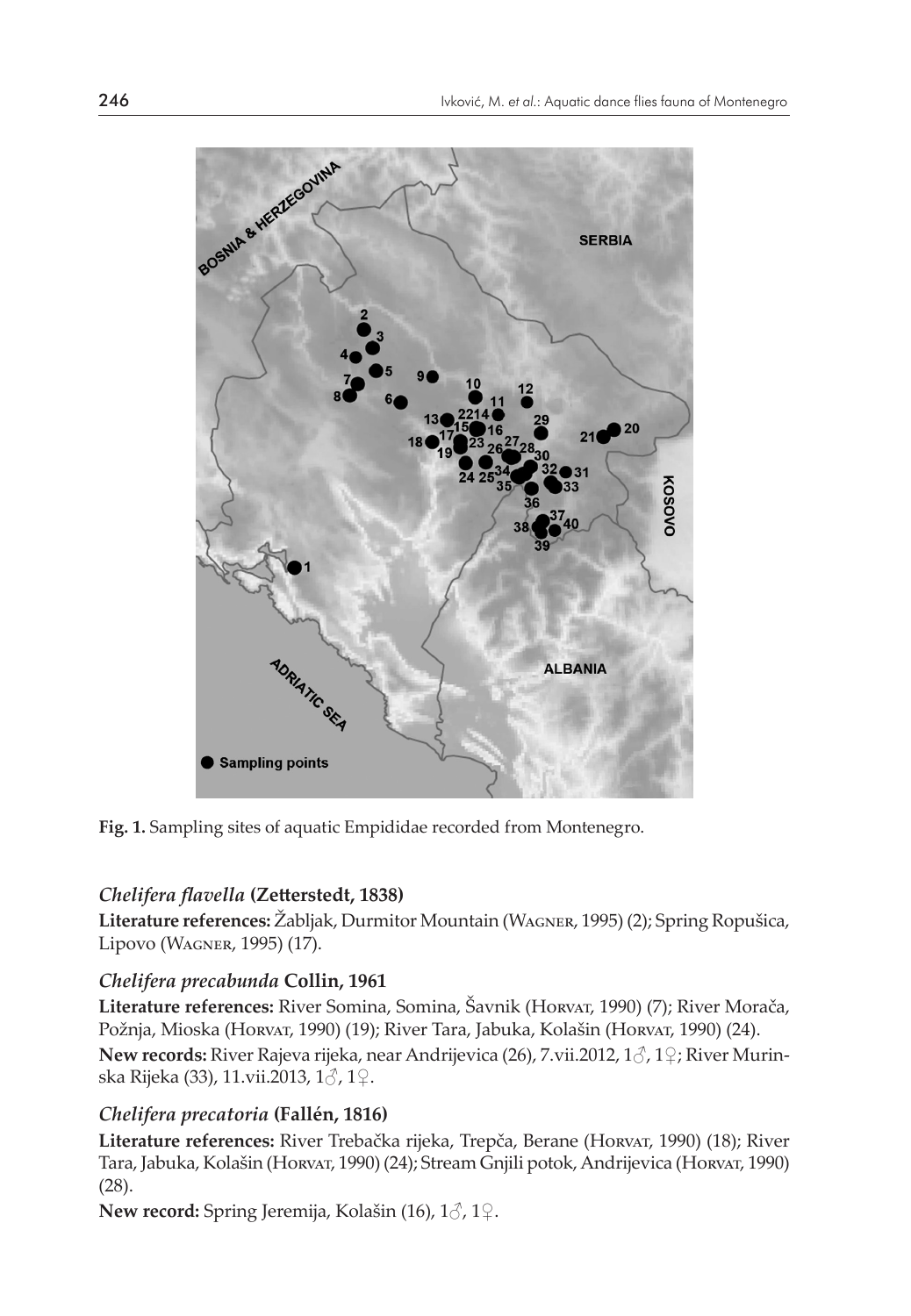

**Fig. 2.** Species richness of Montenegrin aquatic Empididae genera.

# *Chelifera pyrenaica* **Vaillant, 1981**

**New record:** Alipaša's springs (37), 8.vii.2012, 3♂♂.

# *Chelifera siveci* **Wagner, 1984**

**Literature reference:** River Tara, Skrbuša, Kolašin (Horvat, 1990) (23).

**New records:** Spring Bukovica, Durmitor Mountain (4), 12.vii.2013, 6♂♂, 1♀; Spring Ibar (21), 10.vii. 2013, 1♂, 2♀♀; Alipaša's springs (37), 8.vii.2012, 4♂♂, 17♀♀, 11.vii.2013, 4♂♂, 4♀♀.

# *Chelifera stigmatica* **(Schiner, 1862)**

**Literature references:** River Trebačka rijeka, Trepča, Berane (Horvat, 1990) (18); River Morača, Požnja, Mioska (Horvat, 1990) (19); River Ibar, Rožaje (20); River Tara, Skrbuša, Kolašin (Horvat, 1990) (23); River Tara, Jabuka, Kolašin (Horvat, 1990) (24); Kraljske Bare, Kolašin (Horvar, 1990) (25).

# *Chelifera trapezina* **(Zetterstedt, 1838)**

**Literature references:** River Somina, Somina, Šavnik (Horvat, 1990) (7); River Zukva, Šavnik (Horvat, 1990) (8); River Tara, Podbišče, Mojkovac (Horvat, 1990) (10); River Mušovića rijeka, Kolašin (Horvat, 1990) (13); Stream Gnjili potok, Andrijevica (Horvat, 1990) (28); River Zlorečica, Kruška, Andrijevica (Horvat, 1990) (29); River Zlorečica, Kuti, Andrijevica (Horvar, 1990) (30).

# *Hemerodromia laudatoria* **Collin, 1927**

**New record:** Alipaša's springs (37), 8.vii.2012, 2♂♂, 1♀.

# *Hemerodromia raptoria* **Meigen, 1830**

**Literature reference:** Lakes Riblje jezero and Vražje jezero, Durmitor Mountain (Wagner, 1995) (3).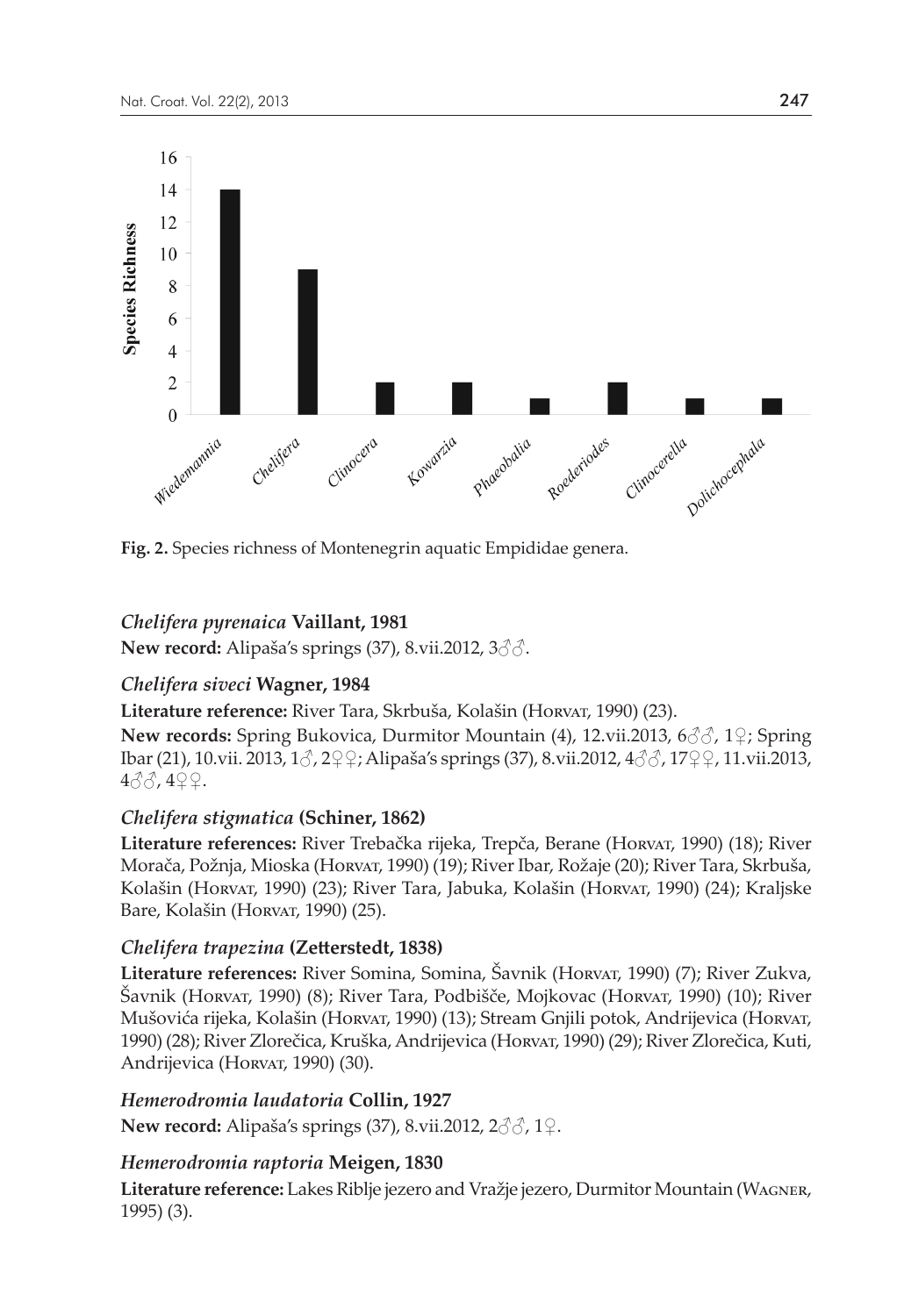# **Subfamily Clinocerinae**

# *Clinocera stagnalis* **(Haliday, 1833)**

**New records:** Brodavac Stream (34), 10.vii.2013, 1♀; River Dolja 1 (39), 11.vii.2013, 1♀.

# *Clinocera wesmaeli* **(Macquart, 1835)**

**New records:** Spring Ibar (21), 9.vii.2012, 5♂♂, 13♀♀; Stream Aksov potok, road to Kolašin (27), 7.vii.2012, 1♂.

# *Clinocerella sorex* **(Engel, 1918)**

**New record:** Mouth of Stream Desna rijeka to River Mojanska rijeka (36), 8.vii.2012, 1♂.

# *Dolichocephala guttata* **(Haliday, 1833)**

**New record:** Spring Jeremija, Kolašin (16), 6.vii.2012, 1♀.

# *Kowarzia barbatula* **Mik, 1880**

**New records:** Tušina Stream, Durmitor Mountain (6), 6.vii.2012, 1♂, 1♀; tributary to River Biogradska rijeka (11), 12.vii.2013,  $1\sigma$ ,  $2\sigma$ ?; Spring Ibar (21), 9.vii.2012,  $10\sigma$  $\sigma$ ,  $8\sigma$ ?; Stream Gnjili potok, Andrijevica (28), 7.vii.2012, 2♂♂; Brodavac Stream (34), 7.vii.2012, 5♂ 22 ° ; River Peručica (35), 7.vii.2012, 1 3; Alipaša's springs (37), 8.vii.2012, 1 3; River Dolja 1 (39), 11.vii.2013, 3♂♂.

# *Kowarzia plectrum* **Mik, 1880**

**New record:** Spring Ibar (21), 9.vii.2012, 1♂, 1♀; River Rajeva rijeka, near Andrijevica  $(26)$ , 7.vii.2012,  $1\delta$ ,  $1\Omega$ .

*Phaeobalia peniscissa* **Becker, 1889 Literature reference:** Njeguš (Becker, 1889) (1).

# *Roederiodes macedonicus* **Wagner & Horvat, 1993**

**New record:** Ljevak Stream (9), 12.vii.2013, 10♂♂, 6♀♀.

# *Roederiodes montenegrinus* **Wagner & Horvat, 1993**

**Literature reference:** Bjelasica Planina, spring below Lubnice (Wagner & Horvat, 1993) (12); Spring Ropušica, Lipovo (Wagner & Horvat, 1993) (17).

*Wiedemannia* **(***Chamaedipsia***)** *longicornis* **(Mik, 1887) New record:** River Rajeva rijeka, near Andrijevica (26), 7.vii.2012, 8♂, 6♀.

# *Wiedemannia* **(***Chamaedipsia***)** *wachtli* **(Mik, 1880)**

**Literature reference:** Murino, Mokra Planina, Velika, Čakor Pass (Wagner, 1995) (32).

# *Wiedemannia* **(***Eucelidia***)** *zetterstedti* **(Fallén, 1826)**

**New records:** Alipaša's springs (37), 8.vii.2012, 14♂♂, 31♀♀; River Dolja 1 (39), 11. vii.2013,  $1\delta$ ,  $4\frac{1}{2}\epsilon$ ; Spring Oko Skakavice (40),  $1\delta$ ,  $1\epsilon$ .

# *Wiedemannia (Philolutra) angelieri* **Vaillant, 1967**

**New records:** Tušina Stream, Durmitor Mountain (6), 6.vii.2012, 1♂, 3♀♀; Svinjište Stream, near Kolašin (14), 6.vii.2012, 2♂♂; River Rajeva rijeka, near Andrijevica (26), 7.vii.2012,  $2\Im\Im$ ; River Murinska rijeka (33), 7.vii.2012.,  $2\Im\Im$ ; River Peručica (35), 7. vii.2012,  $1\delta$ ,  $2\Omega$ .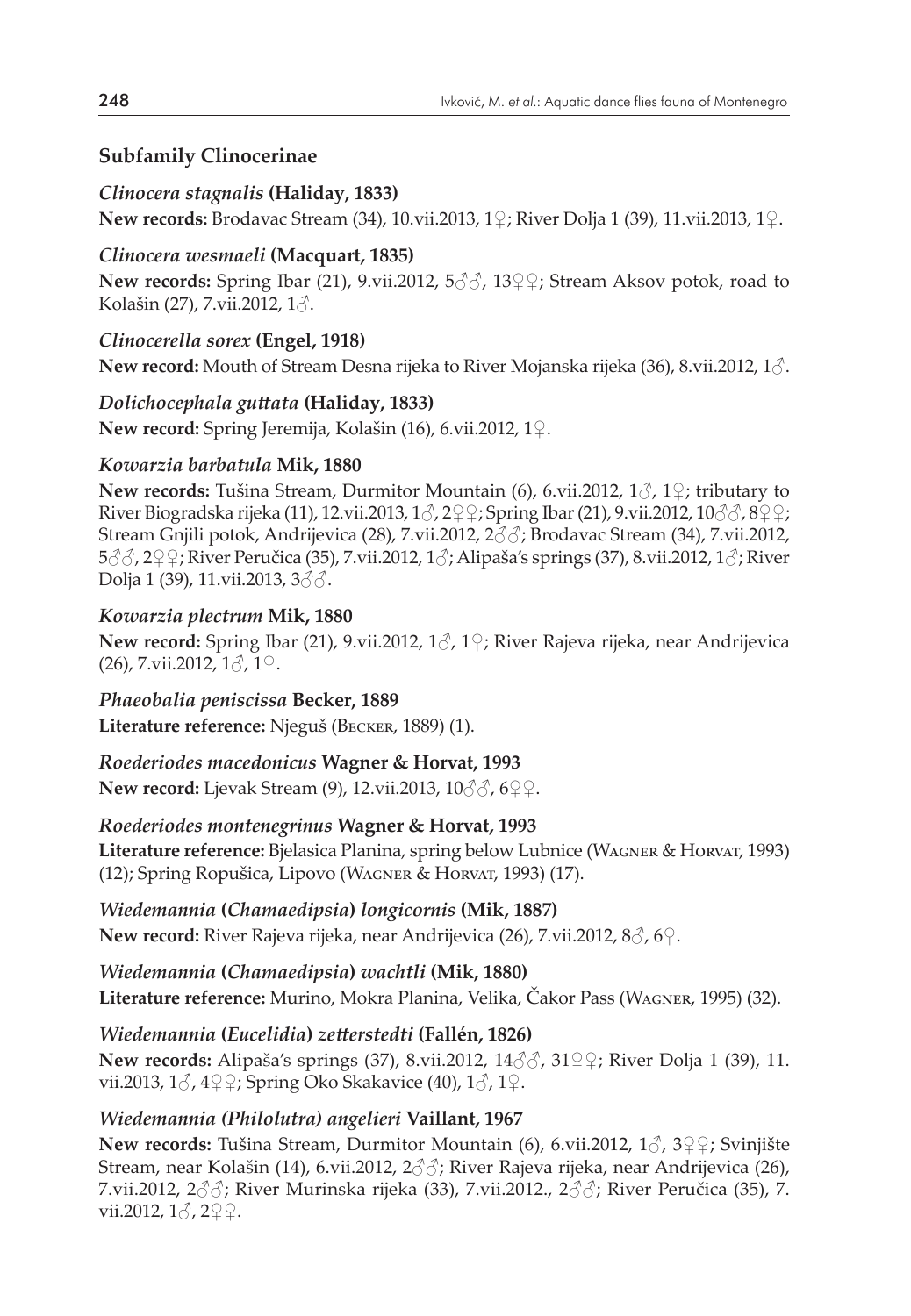#### *Wiedemannia* **(***Philolutra***)** *aquilex* **(Loew, 1869)**

**New records:** Ljevak Stream (9), 12.vii.2013, 5♂♂, 4♀♀; River Murinska rijeka (33), 7. vii.2012, 25 3, 3 3 Ω + 11.vii.2013, 6 3 6 2 Ω + Alipaša's springs (37), 8.vii.2012, 15 3 3, 6♀♀, 11.vii.2013, 1♂, 1♀; River Dolja 2 (38), 11.vii.2013, 1♂, 3♀♀; Spring Oko Skakavice  $(40)$ , 11.vii.2013, 2 $\partial$  $\partial$ .

### *Wiedemannia* **(***Philolutra***)** *fallaciosa* **(Loew, 1873)**

**New records:** Tušina Stream, Durmitor Mountain (6), 6.vii.2012, 5♂♂, 6♀♀; Spring Ibar (21), 10.vii.2013,  $2\text{d}$ ,  $2\text{d}$ ; River Rajeva rijeka, near Andrijevica (26), 7.vii.2012,  $4\text{d}$ ,  $3\text{d}$ Šekularska rijeka, near Andrijevica (31),  $1\textdegree$ , 1 $\textdegree$ ; River Peručica (35), 7.vii.2012,  $1\textdegree$ ,  $1\textdegree$ ; Alipaša's springs (37), 8.vii.2012, 1♂.

### *Wiedemannia* **(***Philolutra***)** *hygrobia* **(Loew, 1858)**

**New records:** Svinjište Stream, near Kolašin (14), 6.vii.2012, 15♂ ∂, 21♀ ?; stream tributary to Stream Svinjište (15), 6.vii.2012, 15♂♂, 10♀♀; River Rajeva rijeka, near Andrijevica (26), 7.vii.2012, 11♂♂, 14♀♀; River Murinska rijeka (33), 7.vii.2012, 6♂♂, 4♀♀; Brodavac Stream (34), 7.vii.2012, 28♂♂, 29♀♀, 10.vii.2013, 10♂♂, 14♀♀; mouth of Stream Desna rijeka to River Mojanska Rijeka (36), 8.vii.2012, 5♂♂, 3♀♀; River Dolja 2 (38), 11.vii.2013, 1♂, 1♀; Spring Oko Skakavice (40), 11.vii.2013, 9♂♂, 9♀♀.

### *Wiedemannia* **(***Philolutra***)** *kacanskae* **Horvat, 1993**

**New records:** Ljevak Stream (9), 12.vii.2013, 33♂♂, 40♀♀; Spring Ibar (21), 9.vii.2012, 1♂, 2♀♀, 10.vii.2013, 1♂, 1♀.

#### *Wiedemannia* **(***Philolutra***)** *queyrasiana* **Vaillant, 1956**

**New records:** Stream tributory to Stream Svinjište (15), 6.vii.2012, 1♂; Brodavac Stream (34), 7.vii.2012, 2♂♂, 3♀♀.

#### *Wiedemannia* **(***Pseudowiedemannia***)** *microstigma* **Bezzi, 1904**

**New records:** Tušina Stream, Durmitor Mountain (6), 6.vii.2012, 2♂♂, 10♀♀; River Rajeva rijeka, near Andrijevica (26), 7.vii.2012, 10♂♂, 4♀♀; River Šekularska rijeka, near Andrijevica (31), 10.vii.2013, 4♂♂, 4♀♀; River Murinska rijeka (33), 7.vii.2012, 19♂♂, 30♀♀, 11.vii.2013, 9♂♂, 5♀♀; Brodavac Stream (34), 7.vii.2012, 21♂♂, 17♀♀; River Peručica (35), 7.vii.2012,  $9\textdegree\textdegree\textdegree\textdegree\textdegree\textdegree\textdegree\textdegree$  Mouth of Stream Desna rijeka to River Mojanska rijeka (36), 8.vii.2012, 29♂♂, 50♀♀.

#### *Wiedemannia* **(***Wiedemannia***)** *andreevi* **Joost, 1982**

**New record:** Bukovica Stream, Durmitor Mountain (5), 6.vii.2012, 3♂♂, 4♀♀.

# *Wiedemannia* **(***Wiedemannia***)** *balkanica* **Wagner, 1981**

**New record:** Bukovica Stream, Durmitor Mountain (5), 6.vii.2012, 12♂♂, 14♀♀; Tušina Stream, Durmitor Mountain (6), 6.vii.2012,  $3\text{d}\text{d}$ ,  $9\text{d}\text{d}$ .

#### *Wiedemannia* **(***Wiedemannia***)** *stylifera* **Mik, 1889**

**New records:** River Rajeva rijeka, near Andrijevica (26), 7.vii.2012, 1♂; River Šekularska rijeka, near Andrijevica (31), 10.vii.2013,  $2\text{d}$ ,  $1\text{)}$ ; River Murinska rijeka (33), 7.vii.2012,  $1\text{d}$ .

# *Wiedemannia artemisa* **Ivković & Plant, 2012**

**New records:** Tušina Stream, Durmitor Mountain (6), 6.vii.2012, 1♂, 1♀; Brodavac Stream (34), 7.vii.2012, 10.vii.2013, 2♂♂, 2♀♀; Alipaša's springs (37), 8.vii.2012, 1♂.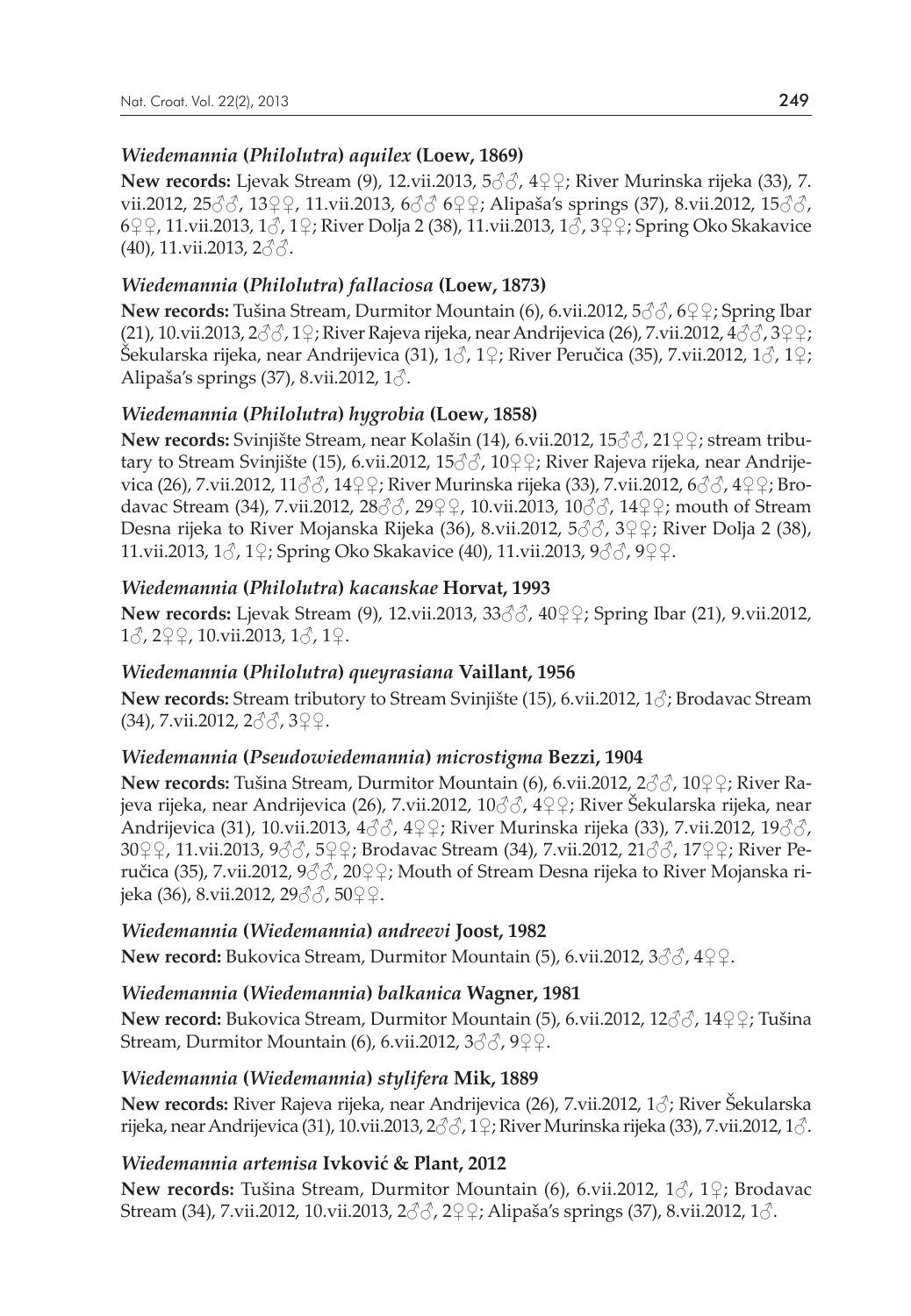# **Aquatic dance flies of Montenegro (Empididae: Clinocerinae & Hemerodromiinae) – species richness, new records for Montenegrin fauna and notes on distribution**

During the investigation a total of 913 individuals were collected and 25 species were recorded from which 22 are new to the Montenegrin fauna: *Chelifera pyrenaica, Hemero� dromia laudatoria, Clinocera stagnalis, Clinocera wesmaeli, Clinocerella sorex, Dolichocephala guttata, Kowarzia barbatula, Kowarzia plectrum, Roederiodes macedonicus, Wiedemannia (Cha� maedipsia) longicornis*, *Wiedemannia (Eucelidia) zetterstedti*, *Wiedemannia* (*Philolutra*) *ange� lieri*, *Wiedemannia* (*Philolutra*) *aquilex*, *Wiedemannia* (*Philolutra*) *fallaciosa*, *Wiedemannia*  (*Philolutra*) *hygrobia*, *Wiedemannia* (*Philolutra*) *kacanskae*, *Wiedemannia* (*Philolutra*) *queyra� siana*, *Wiedemannia* (*Pseudowiedemannia*) *microstigma*, *Wiedemannia (Wiedemannia) andree�*  $vi$ , *Wiedemannia* (*Wiedemannia*) *balkanica*, *Wiedemannia* (*Wiedemannia*) *stylifera* and *Wiedemannia artemisa*. The most abundant species was *Wiedemannia* (*Pseudowiedemannia*) *mi� crostigma* with a total of 243 specimens collected. Overall 34 species are recorded for Montenegrin fauna, subfamily Clinocerinae is represented by 23 species, in 7 genera: *Clinocera* Meigen (2 species), *Clinocerella* Engel (1 species), *Dolichocephala* Macquart (1 species), *Kowarzia* Mik (2 species), *Phaeobalia* Mik (1 species) *Roederiodes* Coquillett (2 species) and *Wiedemannia* Zetterstedt (14 species). The subfamily Hemerodromiinae is represented with 11 species, in two genera: *Chelifera* Macquart (9 species) and *Hemero� dromia* Meigen (2 species). The Clinocerinae genus *Wiedemannia* is the most species rich (41%), followed by the Hemerodromiinae genus *Chelifera* (26%) (Fig. 2).

Majority of collected species are present in most of the Europe (Pape & Beuk, 2012), but there are some Balkan endemics, such as *C. siveci*, *W*. *kacanskae*, *W. microstigma*, *W*. *balkanica* and *W. artemisa*, that previously had much smaller reported areal of distribution. The only species that stands out is *Wiedemannia* (*Philolutra*) *angelieri*. Until now, this species was known only from Pyrenees Mountains where it was described (VAILLANT, 1967; Pape & Beuk, 2012) and from Sierra Nevada Mountain in Andalusia, Spain (Ivković unpublished data); so its presence in Montenegro was not expected, but it does occur on more than one location.

This study only gives preliminary results of dance fly fauna of Montenegro. In the future studies more species should be found, especially in springtime and in parts closer to the Adriatic Sea, which were not considered in this study. This is a significant contribution to the distribution of aquatic dance flies on Balkan Peninsula and subsequently Europe.

#### ACKNOWLEDGEMENT

We would like to express our gratitude for financial support of this research through the project "Invertebrate taxonomy, ecology and biogeography of Croatian aquatic ecotones" (project number 119-1193080-3076, PI: Prof dr M. Kerovec) funded by Croatian Ministry of Science, Education and Sports and the project "The Drusinae (Insecta: Trichoptera) in a world of global change" (project number P23687-B17, PI: Prof dr J. Waringer) funded by the Austrian Science Fund (FWF).

*Received August 19, 2013*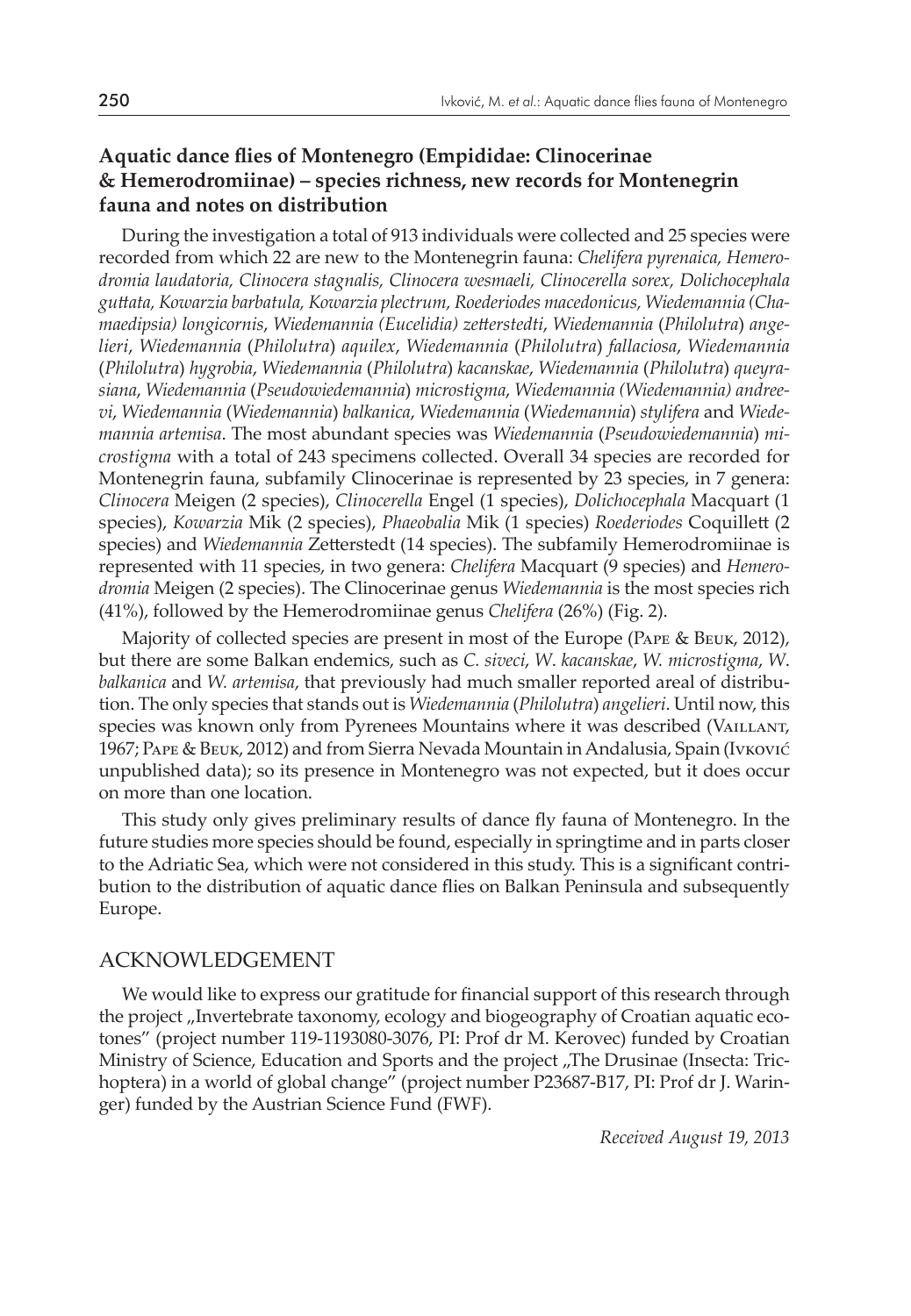#### **REFERENCES**

Becker, T., 1889: Neue Dipteren aus Dalmatien. Berliner Entomologische Zeitschrift, **33**, 335-346.

- Bezzi, M., 1904: Empididae novae Palaearcticae ex Museo Nationali Hungarico. Annales Historico-Naturales Musei Nationalis Hungarici, **2**, 198-202.
- Collin, J. E., 1927: Notes on the Empididae (Diptera) with additions and corrections to the British List. Entomologist's Monthly Magazine, **63**, 2-29, 61-67, 93-98.
- Collin, J.E., 1961: British Flies: Empididae: Empidinae (Part) and Hemerodrominae. Part III. At the University Press, Cambridge. pp. 713-724.
- Engel, E.O., 1918: Das Dipterengenus Atalanta Mg. (Clinocera ol.). Deutsche Entomologische Zeitschrift, **1918**, 1-80, 197-268.

Fallén, C.F., 1815: Empidiae Sveciae. Lundae, 16 pp.

- Fallén, C.F., 1826: Supplementum Dipterorum Sveciae. Lundae, 16 pp.
- Haliday, A.H., 1833: Catalogue of Diptera occurring about Holywood in Downshire. Entomological Magazine, London, **1**, 147-180.
- Horvat, B., 1990: Aquatic Dance Flies of the Subfamily Hemerodromiinae (Diptera: Empididae) in Yugoslavia. Scopolia, **20**, 1-27.
- Horvat, B., 1993: Aquatic Empididae fauna (Diptera) in Bosnia and Herzegovina. Scopolia, **28**, 1-25.
- Ivković, M., PLANT, A. & Horvat, B., 2012: A new species of Wiedemannia (Diptera: Empididae: Clinocerinae) from Balkan Peninsula. Zootaxa, **3478**, 581-585.
- Joost, W., 1982: Beitrag zur Kenntnis der Hemerodromiinae Bulgariens (Insecta, Diptera, Empididae). Faunistische Abhandlungen, **9**, 121-124.
- Loew, H., 1858: Ueber die Arten der Gattung Clinocera Meig. Wiener Entomologische Monatschrift, **2**, 238-253.
- Loew, H., 1869: Beschreibungen europäischer Dipteren. Systematische Beschreibung der bekannten europäischen zweiflügeligen Insecten, von Johann Wilhelm Meigen. Halle, **1**, 1-310.
- Loew, H., 1873: Diptera nova, in Pannonia inferiori et in confinibus Daciae regionsibus a Ferd. Kowarzio capta. Berliner Entomologische Zeitschrift, **17**, 33-52.
- Macquart, J., 1835: Histoire naturelle des insectes. Diptères. Tome deuxième. Ouvrage accompagné de planches. Roret, Paris. 710 pp.
- Meigen, J.W., 1830: Systematische Beschreibung der bekannten europäischen zweiflügeligen Insekten. Hamm, **6**, IV + 1-401.
- Mik, J., 1880: Beschreibung neuer Dipteren. I. Eilf neue europäische Clinocera-Anen. Verhandlungen, der kaiserlich-königlichen zoologisch-botanischen Gesellschaf, **30**, 347-358.
- Mik, J., 1887: Diagnosen neuer Dipteren. Wiener Entomologische Zeitung, **6**, 161-164.
- Mik, J., 1889: Eine neue, aus den Beskiden stammende Art der alten Gattung Clinocera Meig. Wiener Entomologische Zeitung, **8**, 150-152.
- Pape, T. & Beuk, P., 2012: Fauna Europaea. Available from: http://www.faunaeur.org (accessed 7 August 2013).
- Schiner, J.R., 1862: Fauna Austriaca. Die Fliegen (Diptera) 1. Wien, LXXX + 672 pp.
- Sinclair, B. J., 1995: Generic revision of the Clinocerinae (Empididae), and description and phylogenetic relationships of the Trichopezinae, new status (Diptera: Empidoidea). The Canadian Entomologist, **127**, 665-752.
- Vaillant, F., 1956: Quelques Wiedemannia de France nouveaux ou peu connus [Diptera Empididae]. L'Entomologiste, **12**, 11-16.
- Vaillant, F., 1967: La repartition des Wiedemannia dans les cours d'eau et leur utilization comme indicateurs de zones écologiques (Diptera, Empididae). Annales de Limnologie, **3**, 267-293.
- Vaillant, F., 1981: Dipteres Empididae Hemerodromiinae nouveaux ou per connus de la region palearctique. Bonner Zoologische Beiträge, **32**, 351-408.
- Wagner, R., 1981: Über einige Hemerodromiinae vom Balkan und aus der Ägäis. Spixiana, **4**, 297-304.
- Wagner, R., 1984: Notes on Empididae (3). Description of *Chelifera siveci* sp.n. Aquatic Insects, **6**, 244.